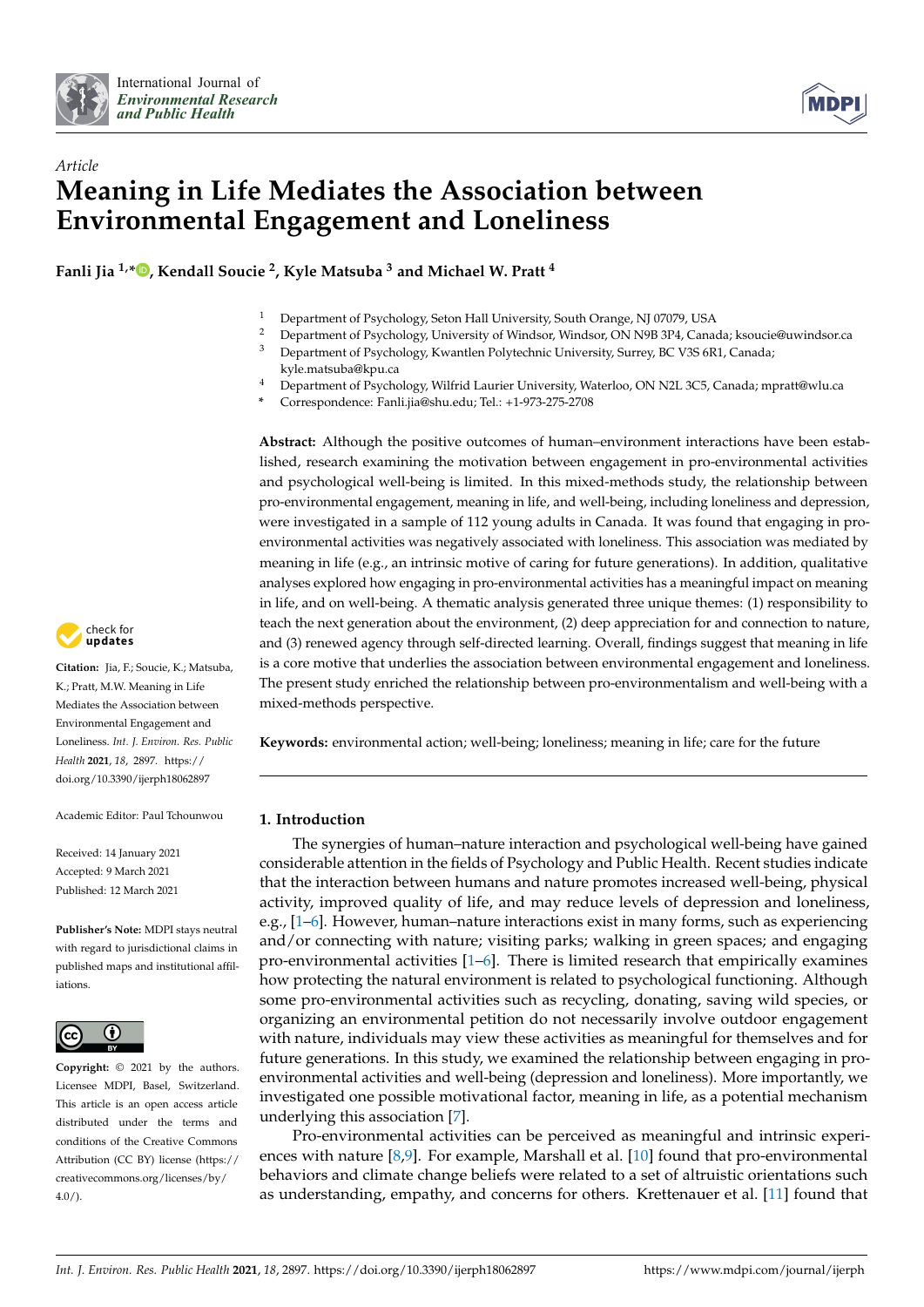participants from Canada and China strongly believed that nature has intrinsic value and that humans have moral obligations to protect the natural environment. In addition, Jia et al. [\[12\]](#page-9-7) found that environmental activists reported more intrinsic motivations such as self-transcendence, while environmental non-activists reported extrinsic motivations such as self-enhancement. Other studies also suggested that engaging pro-environmental activities should generate meaningful experiences that elicit positive feelings (such as awe, satisfaction, and enjoyment) [\[3](#page-9-8)[,5](#page-9-9)[,6\]](#page-9-1).

Past studies have also shown that people who engage in more environmentally friendly eco-behaviors experienced heightened well-being in general [\[1–](#page-9-0)[6\]](#page-9-1). For example, Brown and Kasser [\[1\]](#page-9-0) found a positive association between pro-environmental behaviors and subjective well-being in a sample of adolescents and adults. Taufik et al. [\[13\]](#page-9-10) found that, when people are motivated by intrinsic rather than extrinsic rewards, i.e., behaving in ways to preserve the environment, they experience a warm glow, or positive feelings about one's contribution to the environment. Hartmann et al. [\[14\]](#page-9-11) also found that a warm glow was derived from personal engagement in pro-environmental behaviors such as climate protection. Similarly, Xiao and Li [\[15\]](#page-10-0) found that buying environmental products predicted greater life satisfaction, after controlling demographic variables among Chinese consumers.

However, no study has explored a potential mechanism underlying the association between pro-environmental actions and psychological well-being such as loneliness and depression. One possible factor that we propose may help to explain this potential link is meaning in life such as generativity [\[16\]](#page-10-1). Generativity is the 7th stage in Erikson's eight stage life span theory of ego development. It is defined as caring for future generations and leaving a legacy to future as an extension of the self. McAdams [\[7\]](#page-9-2) expanded on Erikson's conceptualization by focusing on seven interrelated features, one of which is generative concern. Generative concern is a person's dispositional tendency to be committed to future generations as meaning in life. In fact, generative concern in relation to environmental issues was first conceptualized as an intrinsic meaning to preserve the natural environment for future generations [\[17](#page-10-2)[,18\]](#page-10-3). Several recent studies have found that environmental activists tended to express generativity and cooperativeness as an intrinsic motive to act pro-environmentally in comparison to non-environmental activists [\[12](#page-9-7)[,19\]](#page-10-4). Individuals who were experimentally primed to be generative were more likely to donate and donated more of their earnings to an environmental agency as compared to people in the control group [\[20\]](#page-10-5). Thus, generative concern is a robust motivation of acting pro-environmentally.

Moreover, researchers have also indicated a positive relationship between generativity and well-being and meaning in life [\[21\]](#page-10-6). Ackerman et al. [\[22\]](#page-10-7) found that generative concern was positively associated with subjective well-being such as satisfaction with life, positive affectivity, and work satisfaction in a sample of young and midlife adults. Similarly, Rothrauff and Cooney [\[23\]](#page-10-8) found generativity positively predicted a wide range of aspects related to psychological well-being such as self-acceptance, autonomy, personal growth, purpose in life, and positive toward others across adulthood. Further, Lawford and Ramey [\[24\]](#page-10-9) found that generativity was positively associated with meaning-making within youths' activity narratives, defined as feeling a sense of purpose while engaging in a positive manner with others and the world in a group of young adults. Thus, it is reasonable to argue that generative concern as meaning in life is one core motive in mediating the association between engaging in pro-environmental activities and positive psychological well-being.

The present study used a mixed-methods approach [\[25\]](#page-10-10) to investigate the relationship between pro-environmental engagement, meaning in life (generativity), and psychological well-being, including loneliness and depression. We hypothesized that pro-environmental engagement would be negatively related to loneliness and depression, consistent with past research. Second, we investigated whether generative concern served a potential mechanism underlying this association via mediational analyses. Then, we utilized a qualitative approach to iteratively, and inductively capture how participants reflected on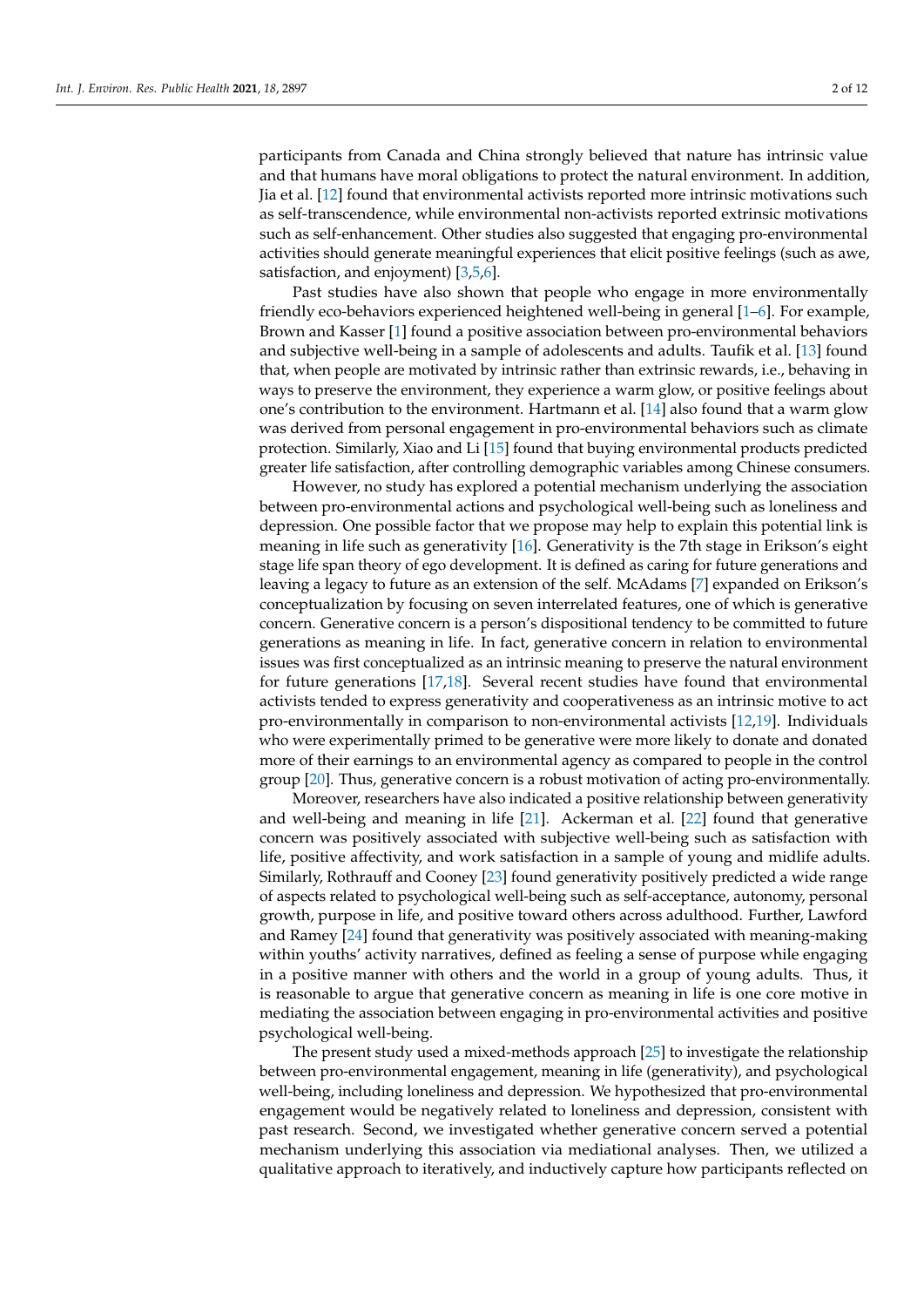their personal, and meaningful lived experiences with nature, and how those experiences extend to future generations through a reflexive thematic analysis (RTA) [\[25\]](#page-10-10).

## **2. Materials and Methods**

## *2.1. Participants*

The present study was part of a larger longitudinal project examining the transition to adulthood in Canadian youth ("The Future's Study") [\[26\]](#page-10-11). In the "Future's Study", five rounds of data collection were conducted across a 15-year span. The current data were based on the most recent data collection which both qualitative (narrative) and quantitative data about environmental activities and experiences were collected. One hundred and twelve people completed both questionnaires and interviews about environment and well-being. The sample  $(n = 112)$  included young adults in Canada (71% women);  $M_{\text{age}} = 31.59$  years,  $SD = 0.87$  years. Of these, 51% of the participants reported that they have at least one child; 83% were full-time employed, 68% had completed a college degree. While the majority participants were European Canadians (91.1%), ten participants identified themselves as members of underrepresented communities (e.g., Black, Chinese, Indian, Hmong, etc.). Portions of these data were analyzed in other studies that had different foci [\[26\]](#page-10-11).

This study was approved by the Review Ethics Board at Wilfrid Laurier University, Canada. Participants were contacted either by email or phone and invited to participate in Round 5 of the Future's Study. The study was conducted in-person in participants' homes or at a private research space on a university campus in Southwestern Ontario, and involved a narrative interview followed by a brief survey instrument that included the following measures.

#### *2.2. Questionnaire*

Pro-Environmental Activities: Engaging in pro-environmental activities was measured by the Environmental Inventory of Involvement Scale [\[27\]](#page-10-12). It consisted of 11 items (e.g., "Contributed time or money to an environmental or wildlife conservation group", "Taken steps to reduce energy use—turn off water, lights") that assessed a range of proenvironmental practices. Participants responded on a 4-point Likert scale from 0 (never) to 3 (often) with a Cronbach's alpha in this sample of 0.83.

Loneliness: Loneliness [\[28\]](#page-10-13) consisted of 20 items (e.g., "People are around me but not with me") to assess individuals' level of loneliness, disconnectedness, and lack of social relations. Participants responded on a 4-point Likert scale from 0 (never) to 3 (often) with a Cronbach's alpha of 0.92.

Depression: Depression was measured in the Center for Epidemiological Studies Depression Scale (CES-D) [\[29\]](#page-10-14). It has 20 items (e.g., "I was bothered by things that usually do not bother me") to assess self-reported depressive symptoms in a general population. Participants responded on a 4-point Likert scale from 0 (rarely or none of the time; less than 1 day) to 3 (most or all of the time; 5–7 days), with a Cronbach's alpha of 0.92.

Generative concern: Generative concern was measured with the Loyola Generativity Scale (LGS) [\[6\]](#page-9-1). Participants responded to the 20 items LGS using a 9-point scale, ranging from 1 (very strongly disagree) to 9 (very strongly agree). A sample item was "I try to pass along the knowledge I have gained through my experiences." Responses to items were summed together into a total score. Cronbach's alpha for this measure was 0.89.

#### *2.3. Interview Protocol*

As part of a longer interview that captured domains of participants' life stories [\[30\]](#page-10-15), participants were asked to recount a significant environmental scene that stands out as meaningful from their lives: "I'd like you to tell me about a time that was meaningful or important in some way with respect to your feelings about environmental issues or the environment". While participants were encouraged to freely tell their narratives in an unstructured format, the interviewer also asked follow-up and clarifying questions (e.g.,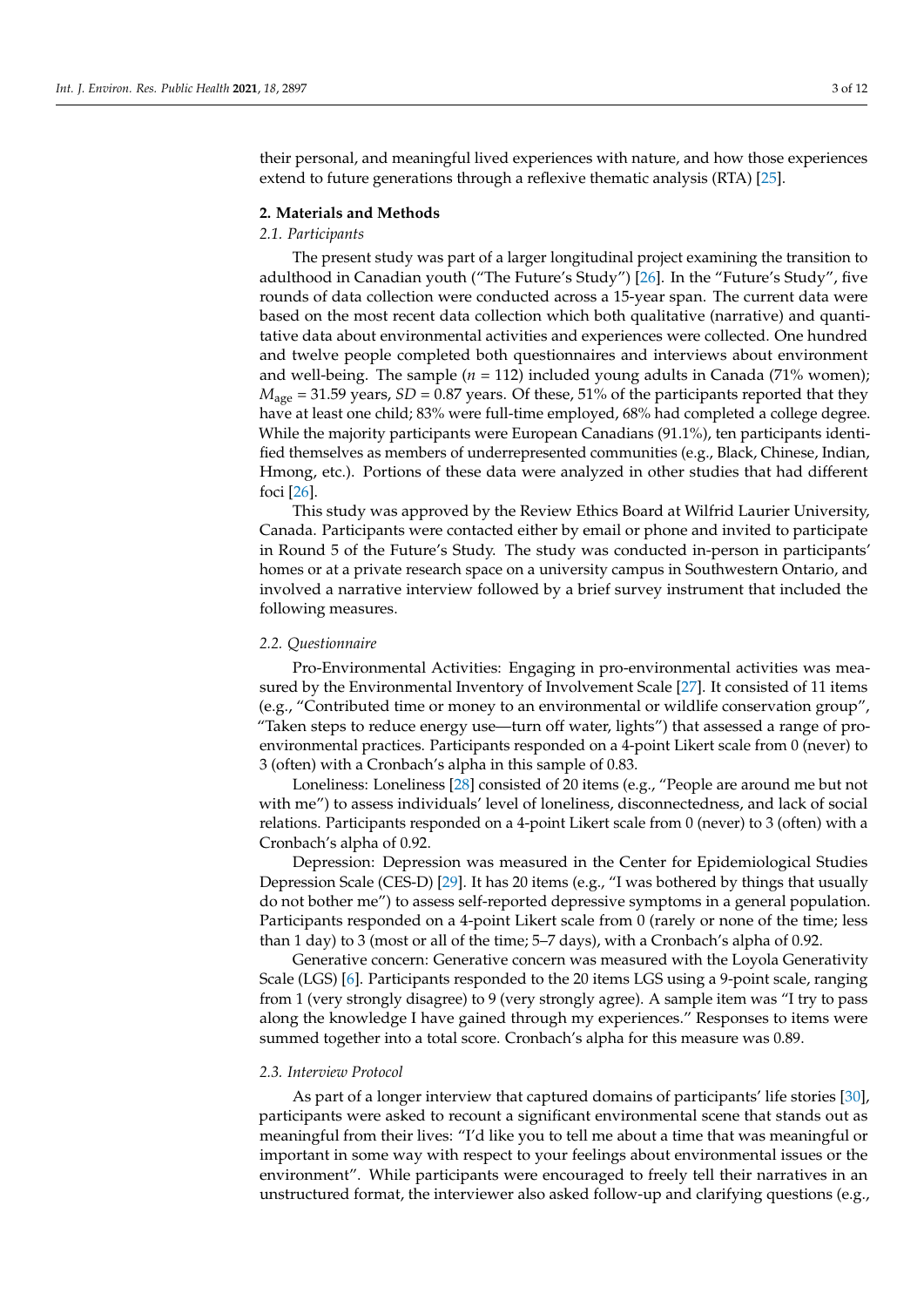can you tell me more about that, what was that like for you, can you elaborate). After telling their narrative in great detail, additional probes such as "please describe what happened, with whom, when, what you were thinking and feeling, the impact the event had on you, and what it says about you as a person" were included in order to glean more information about the experience, and it's significance or relevance in participants' lives. Interviews were conducted verbally and participants were compensated for their time with Canadian \$50. Interviews were audio-recorded and transcribed verbatim in a Microsoft Word document by a transcriptionist following orthographic transcription guidelines. The first author checked the completed transcripts for accuracy. Each interview was identified by a unique identifier code and all identifying information was removed from the transcripts.

## *2.4. Study Design*

We utilized a convergent-parallel mixed method design which involves collecting, analyzing, and integrating both quantitative and qualitative data in a single study [\[25\]](#page-10-10). We gave equal priority to both methods and our rationale for mixing was to provide a more complete picture of our findings. As our analytical strategy reflects the integration of hypothesis testing and generation, we first tested associations between pro-environmental activities, generative concern, and well-being in a mediation analysis quantitatively. Then, we analyzed the qualitative narrative interview to support the quantitative findings. We identified common themes to explore how engaging in pro-environmental activities have meaningful impacts on meaning in life, and on well-being.

## *2.5. Data Analyses*

Both univariate and multivariate statistical procedures were used to analyze the quantitative data using SPSS version 25. We first computed descriptive statistics and assessed the data for any violations of assumptions of the general linear model (GLM). All dependent variables were normally distributed via visual inspection of the histograms and normal-probability-plots. A z-score cut off criteria of  $\pm 3.29$  was used to detect outliers. No outliers were present in the dataset, and skewness and kurtosis values were also in acceptable ranges, with values falling between  $-2$  to  $+2$  for skew, and  $-3$  to  $+3$  for kurtosis. No multivariate outliers or influential observations were detected, using a Cook's distance value of 1.0, and all relationships were linear, were homoscedastic, and normally distributed via inspections of the scatterplots and residual histograms. Descriptive statistics (means, standard deviations, and correlations) and mediation analysis (PROCESS Macro Model 4) [\[31\]](#page-10-16) were conducted in SPSS version 25.

To further unpack these associations, we identified 20 individuals as a high on environmental engagement (the participants scored over one standard deviation above the mean on pro-environmental engagement). This targeted identification procedure has been used in previous studies [\[32\]](#page-10-17) to further clarify the quantitative results. Narratives were analyzed using Braun and Clarke's reflexive thematic analysis framework (RFA) [\[33\]](#page-10-18). This approach systematically explores various patterns of meaning, semantic or latent, across participants' experiences. It allowed us to uncover collective or shared meanings through active engagement with the data, inductively (i.e., from the ground up). While the approach can be atheoretical, we situate our analysis within a social constructionist framework that posits that reality is constructed within the mind of the individual from experiential knowledge, and meaning is made through reflection and narration [\[34\]](#page-10-19).

With this framework in mind, Braun and Clarke [\[33\]](#page-10-18) recommended a six-phase, iterative approach to data analysis that involves the following sequence: becoming familiar with the data, generating initial codes, searching for latent meta-themes based on clusters of manifest codes that are conceptually similar, reviewing and revising themes, determining a distinct label for the themes, and then producing a report with exemplar quotes that capture both the breadth and depth of each theme. The first author, who led the thematic analysis, collated the narratives in one Microsoft Word document. He then re-structured the data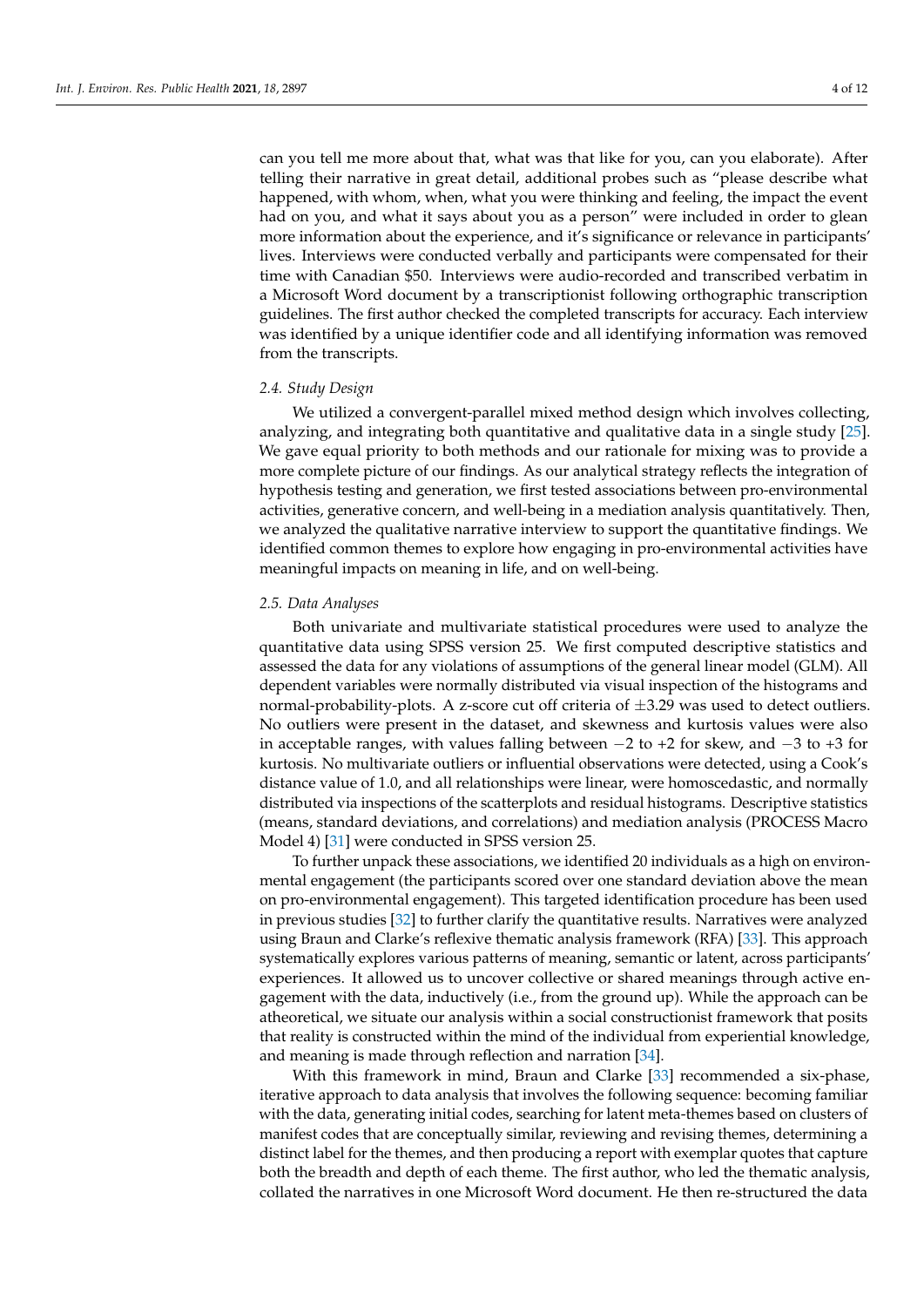into a table with three columns: the left column and the right columns were blank, and the narratives were located in the center column. Then, the first author, the second author, and two graduate students, first read and then re-read the narratives in one batch and jotted down initial observations and reactions in a separate Microsoft Word document. They then met as a group to discuss those early thoughts, reactions, and intuitions. They also took notes from this meeting and saved them on the first author's laboratory computer. Then, they independently coded all of the stories line-by-line, with a focus on the meaning/impact that the environmental activities had on participants' personal well-being (rather than coding different types of environmental activities), in the left-hand column of the Word document. The group then met again and gained consensus on initial codes, which were then grouped into meaning units based on conceptual similarity in the right-hand column of the word document. Together, they built themes from these conceptual clusters, and rearranged them using a whiteboard. Throughout this process, they continued to document their decisions, and documented reflective notes regarding their decisions, saving all memos and notes on the first author's laboratory computer. They continued to cross-check their themes regularly against the data.

#### **3. Results**

# *3.1. Quantitative Results*

Descriptive statistics and correlation coefficients can be found in Table [1.](#page-4-0) Engaging pro-environmental activities was significantly correlated with generative concern, loneliness, and gender (women scored higher). Pro-environmental engagement did not correlate with depression, however. In addition, number of children was negatively correlated with loneliness. Thus, gender and number of children were controlled in further analyses. As we expected, pro-environmental engagement negatively predicted loneliness ( $b = -0.23$ ,  $p = 0.02$ ) after controlling gender and the number of children ( $R^2 = 0.10$ ,  $p < 0.01$ ). Unexpectedly, there was no significantly direct relationship between pro-environmental engagement and depression ( $b = 0.06$ ,  $p = 0.54$ ). Thus, the mediation analysis was conducted only on the relationship between pro-environmental engagement and loneliness.

<span id="page-4-0"></span>**Table 1.** Descriptive and correlations among variables.

| M(SD)      |           |                          | 3.       | 4.       | 5.   |
|------------|-----------|--------------------------|----------|----------|------|
| 0.66(0.50) | -         |                          |          |          |      |
| 0.57(0.46) | $0.52**$  | $\overline{\phantom{a}}$ |          |          |      |
| 1.92(0.77) | $-0.21**$ | $-0.02$                  | -        |          |      |
| 6.76(1.00) | $-0.60**$ | $-0.26**$                | $0.38**$ | -        |      |
|            | 0.00      | $0.23*$                  | $0.20*$  | $0.26**$ | -    |
| 0.75(0.84) | $-0.21*$  | $-0.04$                  | $-0.01$  | 0.12     | 0.17 |
|            |           |                          |          |          |      |

 $p < 0.05; ** p < 0.01.$ 

To examine whether generative concern mediated the association between pro-environmental activities and loneliness, we used Hayes's PROCESS Macro v3.1 [\[31\]](#page-10-16), model 4, which is an observed variable ordinary least squares regression path analysis tool used for estimating direct and indirect effects. Direct effects were tested via 5000 bootstrap samples for bias correction and to establish a 95% confidence interval for the upper and lower limits of the indirect effect. As predicted, generative concern fully mediated the association between pro-environmental engagement and loneliness after controlling for the covariates of gender and number of children (see Table [2\)](#page-5-0). The direct relationship between pro-environmental engagement and loneliness was no longer significant (a full mediation via generative concern). Gender and number of children remained as a significant predictor for loneliness.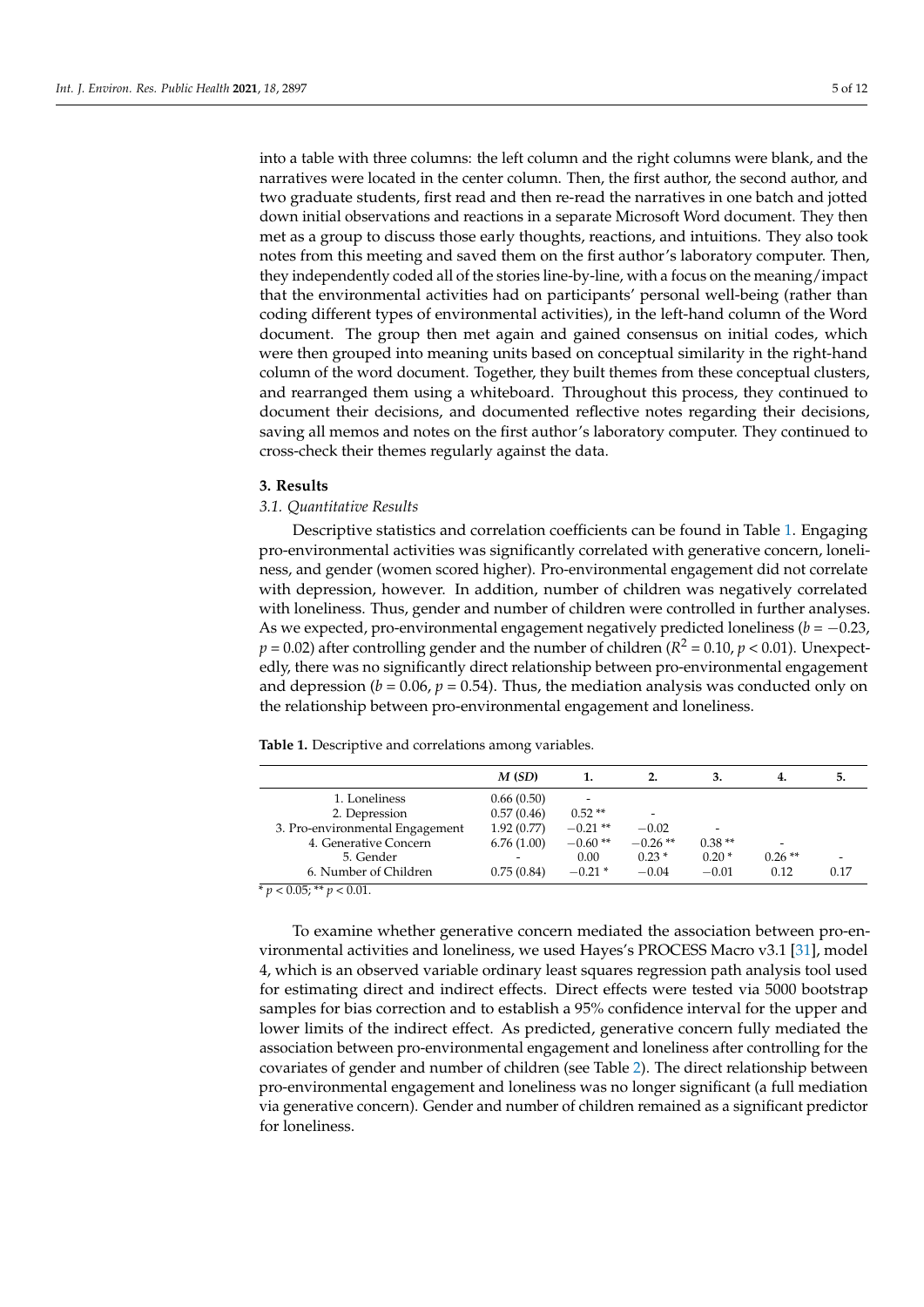| Loneliness                   | b(SE)         | <b>LLCI</b> | <b>ULCI</b> | t       | p     |
|------------------------------|---------------|-------------|-------------|---------|-------|
| Constant                     |               | 1.92        | 2.99        | 9.19    | 0.000 |
| Pro-Environmental Engagement | $-0.01(0.05)$ | $-0.11$     | 0.10        | $-0.17$ | 0.87  |
| Gender                       | 0.19(0.04)    | 0.04        | 0.39        | 2.46    | 0.016 |
| Number of Children           | $-0.17(0.05)$ | $-0.19$     | $-0.01$     | $-2.28$ | 0.025 |
| Index of Mediator            | $-0.21(0.06)$ | $-0.33$     | $-0.10$     |         |       |

<span id="page-5-0"></span>**Table 2.** Model parameters for mediation analysis on loneliness.

Final model  $R^2 = 0.40$ ,  $p < 0.01$ .

## *3.2. Qualitative Results*

Using the Braun and Clarke's [\[33\]](#page-10-18) qualitative data analytical procedure, three themes were identified: (1) Responsibility to teach the next generation about the environment, (2) deep appreciation for and connection to nature, (3) renewed agency through self-directed learning.

*Responsibility to teach the next generation about the environment.* Several pro-environmental participants expressed the importance of teaching pro-environmental activities to their children, so that these activities will not only carry forward to their children's lives, but also create a sustainable world for future generations.

"I try to teach my kids about not just the recycling but the composting and the green bin and the importance of how it all fits together and to make the world a better place for them, and when they have kids and their kids." (Participant #62) (Participant's ID code was a random number in the original project.)

These stories connected environmental events and activities (e.g., recycling, conserving energy, climate change) via teaching and learning with their children. These pro-environmental stories increased expectations regarding the quality of the bond and the sense of belonginess with one's children in later life. These intergenerational responsibilities may promote well-being, as expressed by the following participants:

"I do what I can do so that I can have a better life in this world . . . my offspring and my offsprings' offspring, so I do my part." (Participant #4)

"I'm committed to do something about climate change, and I hope that I don't have to apologize too much to my grandkids about it." (Participant #458)

"I think more not for myself but sort of looking at my kids and wondering how things will be as they grow up and then their children and sort of more in a longterm scale. Like what can I be doing now to ensure that things aren't incredibly messed up for them as they get older. So just started to do research into clean energy, climate, like pollution control, looking at alternative energies, things like that." (Participant # 186)

*Deep appreciation for and connection to nature.* Another mechanism that connected proenvironmental engagement and well-being, through generative concern, is a connection to nature.

"I enjoy going out there and my brothers and I would ride our bikes out there... part of that is monitoring for areas of high amounts of road kill so that we can provide passage for those creatures so that there isn't that road kill, that we don't lose them and that there's no more frog pavement. So, it was a different time and now people care about the frogs, so it's part of everything we do now." (Participants #633)

"We spent a lot of time on site at xxx in the tailings ponds, which are these big  $\dots$ So we're spending a lot of time sampling those and it was just the smell combined with just the scene of desolation ... if you ever see wildlife that's struggling,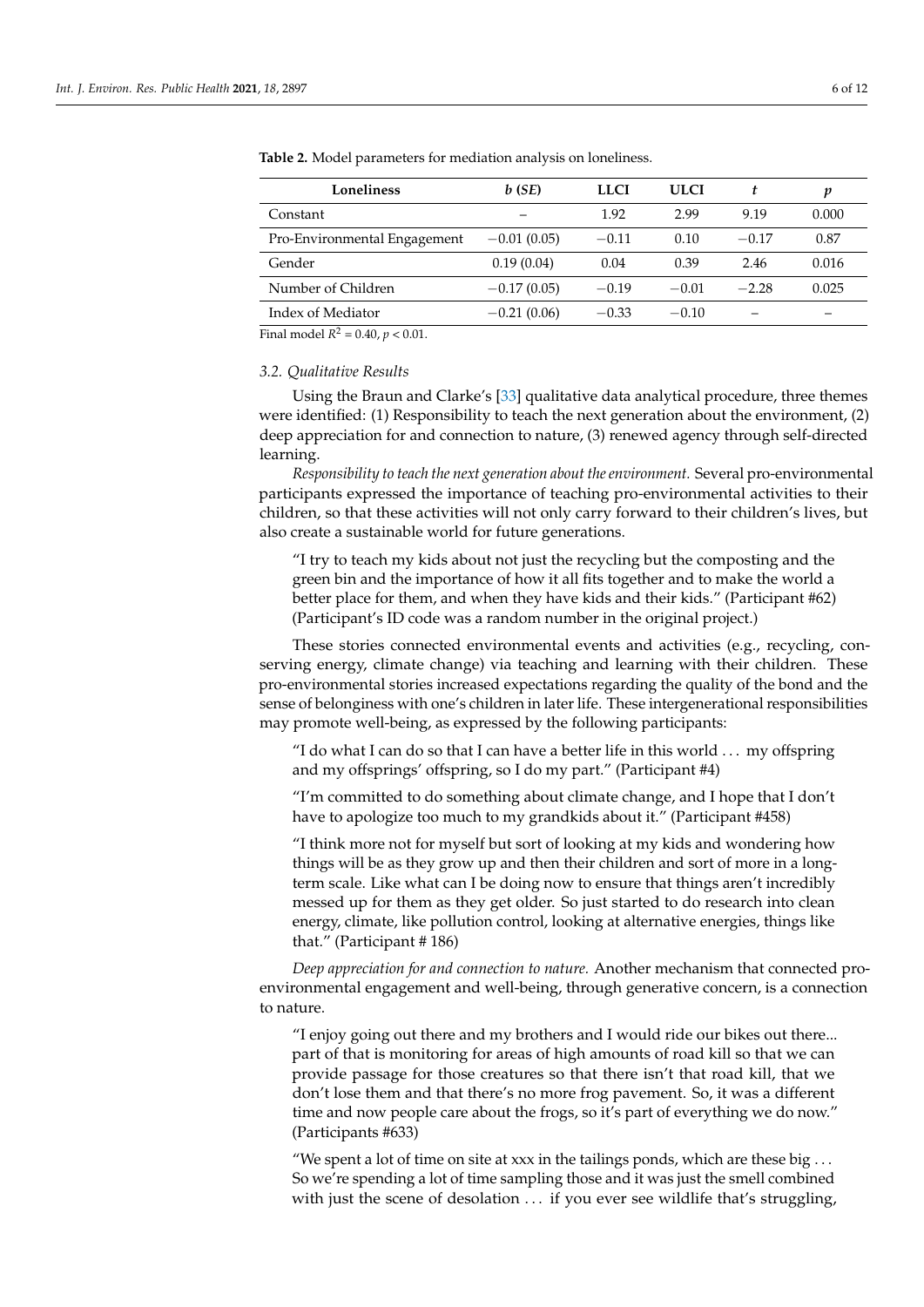you have to help it. You have to call someone and they have to come and help because sometimes birds will land there. It's an important migratory route and so they get confused and they land in these ponds and they can get, well, they can die." (Participant #672)

"It wasn't until after I got back from Guatemala, a hurricane hit the community where I had been, and there were mudslides and people died. I had never been, so closely impacted by climate change, because it's kind of an abstract kind of environmental issue, it was a moment of clarity where I thought that is the environmental issue that I want to work on . . . the earth is hurting, there's no lack of environmental tragedies. But it wasn't until I knew people that had been impacted by it, that I thought, my God, if I can, if I have the luxury to pick what I work on". (Participant #833)

"For me, the impact has just been again, to try and appreciate every day what we have, and the fact that for so many people they didn't, I mean one day they had everything and the next day they had nothing, so just sort of appreciating day to day . . . everything that I have and, I haven't had to go through such devastating sort of environmental disaster like that." (Participant #765)

These stories illustrated connectedness with nature via outdoor activities in the natural world and personal experiences during natural disasters. Their experiences impacted participants' views about nature in terms of concern for wild species and gaining a feeling of appreciation.

*Renewed agency through self-directed learning.* Another mechanism between engaging in pro-environmental activities and well-being may be conveyed via learning about the environment. For example, participants described learning activities that were directed toward the natural environment and how it impacted their personal views about nature.

"I am learning a way of sort of promoting new technologies that are gonna help to move us into a carbon-free society." (Participant #600)

"I'm very engaged in reading about different environmental issues, politically, socially, green political theory . . . ecological philosophy and environmentalism and I started to read all this stuff . . . it's actually very much integrated into my life and who I am and what I find important and I've changed everything from the toiletries I use to the cleaning products, to how I spend my free time to the issues I care about." (Participant #648)

"I ended up going back to studying water quality and what I do now as my current job as an educator is to discuss natural resources like the oil sands, talk about their environmental impacts and try and help students understand that maybe there are other ways we can get our energy without having such a big environmental footprint." (Participant #672)

"I wrote poetry about animal rights and got in an animal rights book and it was just kind of a pivotal moment because I realized what effect humans had in the bigger picture, not just a human centric world but a complete environmental landscape. And I realized our impact and what we took for granted and really the interplay of the environment on humans' lives and how we used it and abuse it and what we can change." (Participant # 714)

Other participants started with a negative belief such as helplessness and changed their attitude to searching for positive solutions as well as making contributions toward environmental issues.

"The negative sides of it, but here's all the positive sides of it. And trying to say, okay here's the problem but here are a few ideas of a solution. Or looking at climate change and saying okay, here's the problem, but here are some ideas of solutions that could help. They may not fix everything, but help. So that's more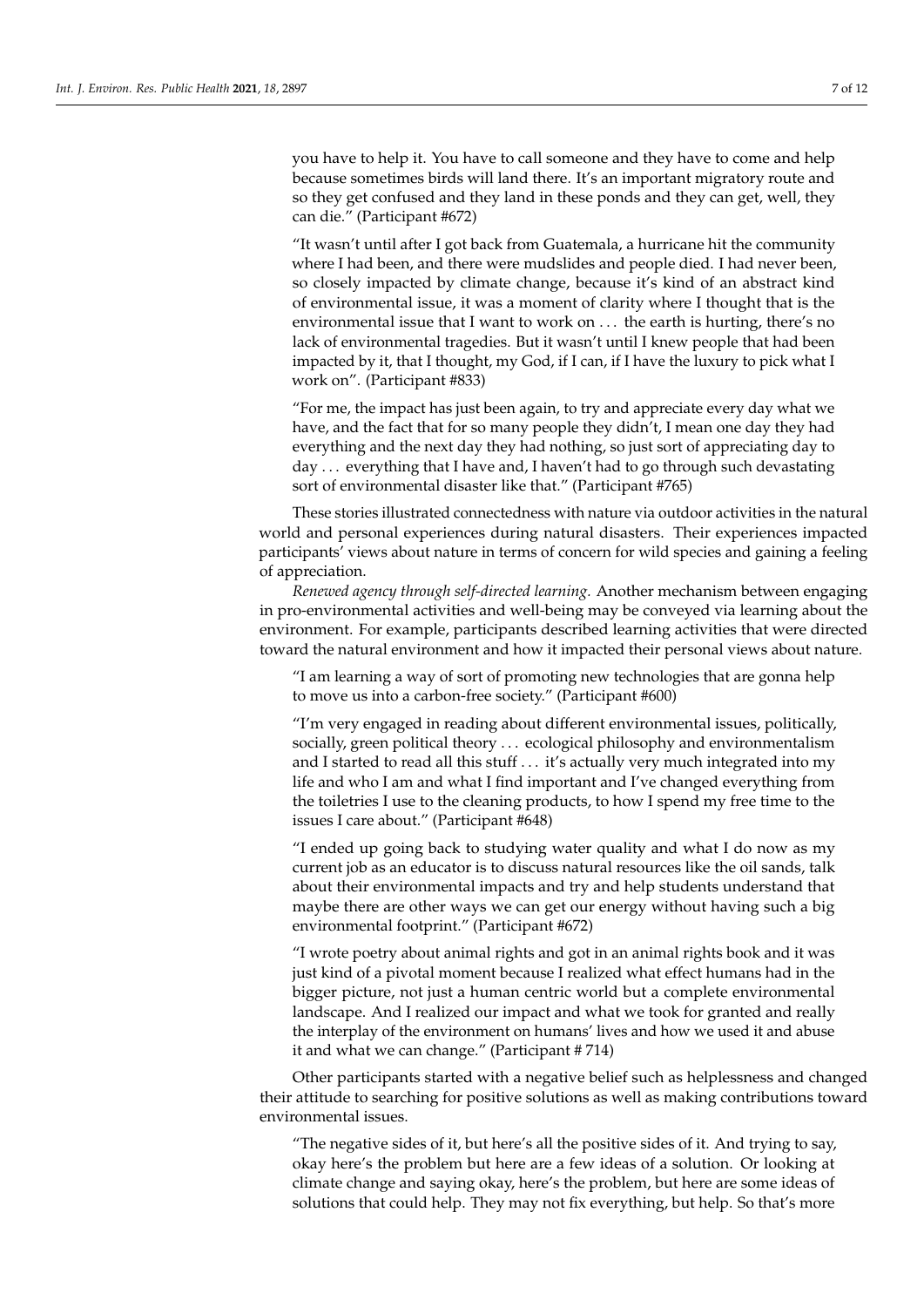the issue, is his take on the environmental issues was only from the negative . . . Trying to find the positive things rather than just the negatives . . . understand the negative but then move forward with it." (Participant # 678)

"I was just happy that we were actually cause sometimes you feel like you don't have a voice and you can't impact things because the company that produced bottle water have so much more money than the companies that are advertising against bottled water and talking about how ridiculous it is and so I was feeling a little bit of obviously like satisfaction and redemption at being able to make an impact." (Participant # 706)

# **4. Discussion**

The topic of human-nature connection and aspects of psychological health and wellbeing have been studied in the field of environmental psychology, e.g., [\[1](#page-9-0)[–6\]](#page-9-1). However, very few studies have connected engaging in pro-environmental activities and well-being, with a focus on meaning in life (e.g., preserving the environment for the next generation). Pro-environmental engagement can be viewed as an aspect of social engagement that produces meaning and a sense of purpose for individuals. In the current mixed methods study, we explored if generative concern was a motive that fostered well-being in a community sample of Canadian young adults. We found that generativity fully mediated the association between pro-environmental engagement and loneliness. To follow-up these associations, we then searched for possible explanations of these findings by conducting a thematic analysis on a subset of qualitative data, i.e., on a significant environmental scene that participants recalled from their past in a life story interview.

## *4.1. Environmental Engagement, Meaning in Life, and Well-Being*

Our findings that pro-environmental activities were directly associated with wellbeing (e.g., loneliness) support past literature. However, the mechanism underlying this association has yet to be ascertained. Past research has indicated that generative concern is a motive of pro-environmental behavior  $[17,18,32,35,36]$  $[17,18,32,35,36]$  $[17,18,32,35,36]$  $[17,18,32,35,36]$  $[17,18,32,35,36]$ . At the same time, generative concern has been associated with general well-being [\[37–](#page-10-22)[39\]](#page-10-23). Generative concern may thus serve as a bridge between these two literatures. Indeed, we found that not only did generative concern mediate this association, but participants' environmental narratives further supported this presumption.

Our thematic analysis revealed three themes that specified the unique impact that participants' environmental scenes had on meaning in life: (1) teaching pro-environmental activities to children (2) a deep appreciation for and connection to nature, (3) renewed agency through self-directed learning. Even though participants did not directly say their generative concerns from pro-environmental activities reduced their loneliness, they all mentioned that the importance of passing on a sustainable environment for their children and for future generations. This sense of intergenerational responsibility has been found to promote greater life satisfaction, eudaimonic happiness, purpose, autonomy, identity, personal growth, and self-acceptance [\[23](#page-10-8)[,40\]](#page-10-24). In addition, pro-environmental individuals reflected on environmental activities as a path to building a personal connection and deep appreciation for preserving natural world. Participants in our study viewed this connection as an opportunity to learn more about nature and make a positive contribution to the environment. These meaningful pro-environmental activities fostered positive feelings and values toward nature which, in turn, was associated with less loneliness.

The extensive literature on nature and well-being supports this relationship [\[1](#page-9-0)[–5\]](#page-9-9). A classic example is the biophilia hypothesis [\[41\]](#page-10-25). This hypothesis posits that people's psychological well-being is associated with their relationship to nature. In addition to simply "feeling good" by experiencing outdoor activities (i.e., experiencing a warm glow), the qualitative analysis demonstrated that these experiences contributed to "living a fulfilled life" [\[42\]](#page-10-26), i.e., learning from, appreciation of, and contributing to the natural world. Pro-environmental activities thus involved a sense of meaningful connection and subse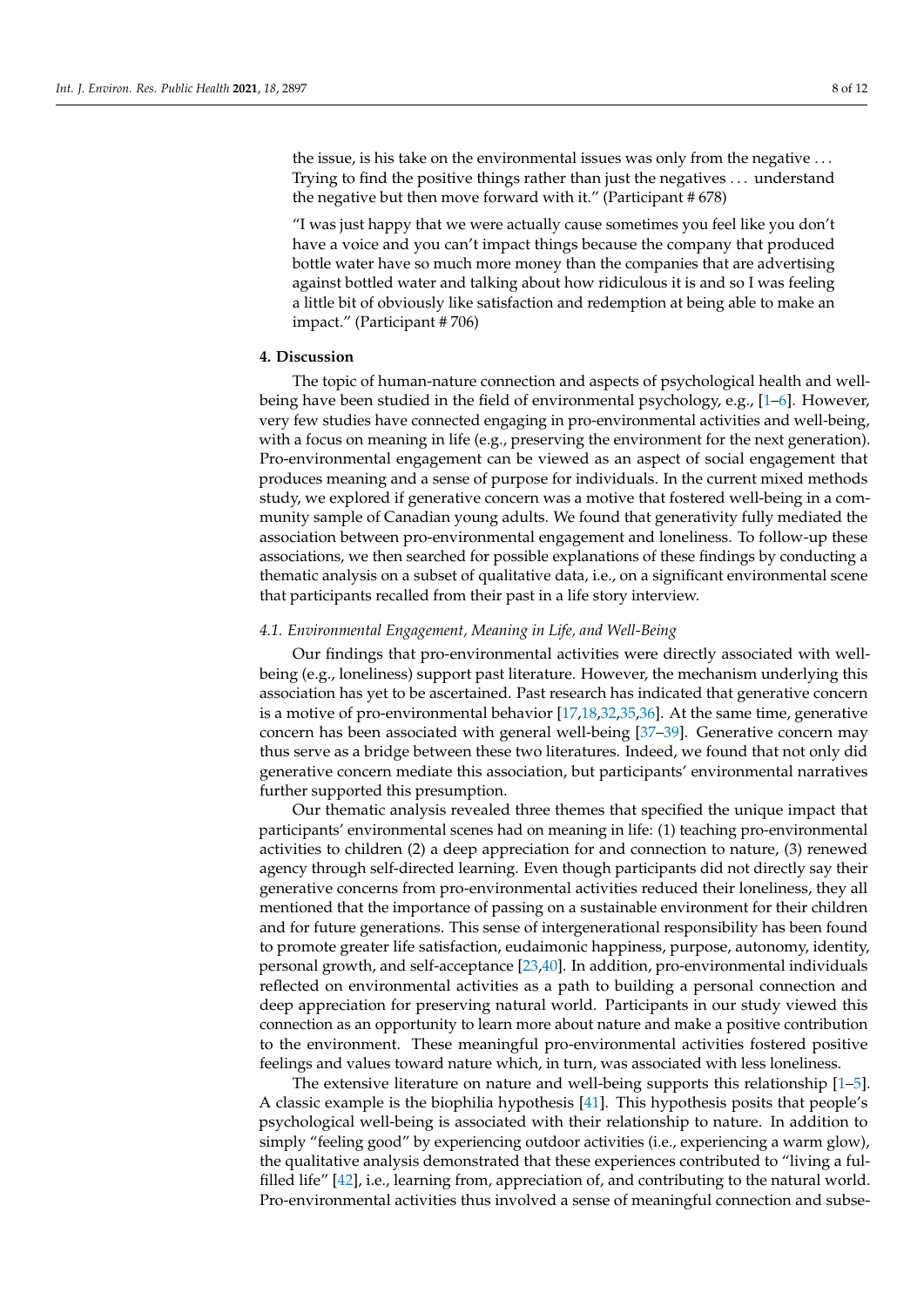quent purpose in something larger than oneself, transcending self-interest and fostering compassion and appreciation for the natural world [\[43\]](#page-10-27).

## *4.2. Strengths of the Mixed-Methods Design*

Past research has predominantly used quantitative analysis (such as survey) to establish the relationship between pro-environmentalism and well-being. The present study utilized a convergent-parallel mixed method design to investigate motivations and mechanisms of the relationship. Specifically, we first analyzed the quantitative data to explore possible links among pro-environmental engagement, generative concern, and loneliness/depression. Then, we collected qualitative interviews to support the link and to further explore the process and motivation on how engaging in pro-environmental activities promote well-being via meaning in life. This mixed-methods design can promote a greater understanding of our quantitative analyses and enrich with compressive narratives.

#### *4.3. Limitations*

While the current study integrated qualitative and quantitative data to unpack these associations, it has several limitations. First, this study was part of a longitudinal project that examined positive development during the transition to adulthood [\[26\]](#page-10-11). Measures and data structures were not initially designed to connect pro-environmental engagement and well-being. Therefore, select measures of well-being (depression and loneliness) were used, across each time point. Second, the study only included 112 participants in the mediation analysis. The mediation result might thus be underpowered. Third, although the qualitative interviews helped us to contextualize the mechanism between pro-environmental engagement and well-being, the results were based on a selective sample of participants who endorsed high scores on environmental engagement. A diverse and representative sample is required. In addition, the current study assumed that proenvironmental engagement generated intrinsic motivation (e.g., meaning and purpose in life), which in turn prompted less loneliness. However, this direct hypothesis could not be tested with the current data because the project was not proposed to examine the environment-health outcomes initially. Fourth, we only tested a single construct of generativity (generative concern), on the LGS, and we thus recommend future researchers examine the unique role of action, strivings, and accomplishments, in underpinning these associations [\[30\]](#page-10-15). Finally, we asked participants to reflect on significant and meaningful environmental scenes; however, other narrative elicitations could serve useful in expanding on these associations (e.g., early childhood experiences with nature, low-point narratives, etc.).

## *4.4. Future Research*

Even though the current study revealed that engaging pro-environmental activities is related to loneliness via meaning in life, future studies need to investigate other aspects of psychological well-being such as life satisfaction, positive emotions, and eduaimonic wellbeing [\[23,](#page-10-8)[39,](#page-10-23)[42\]](#page-10-26). In addition, environmental engagement may also relate to other benefits such as a balanced lifestyle behaviors, cognitive strategies, and physical well-being [\[43](#page-10-27)[–47\]](#page-11-0). Future research should also investigate relationship more directly by specifically asking participants about the direct physical and psychological benefits of being engaged in proenvironmental activities either through qualitative or quantitative assessments. Future studies may consider disentangling the role of meaning in life from aspects relating to environmental attitudes, identity, and environmental justice and exploring how these constructs are associated with aspects of psychological well-being and community contributions [\[48\]](#page-11-1).

## **5. Conclusions**

In summary, we demonstrated that generative concern underlies the association between environmental engagement and well-being. Engaging in environmental activities predicted higher levels of generativity which, in turn, protected against loneliness. Quali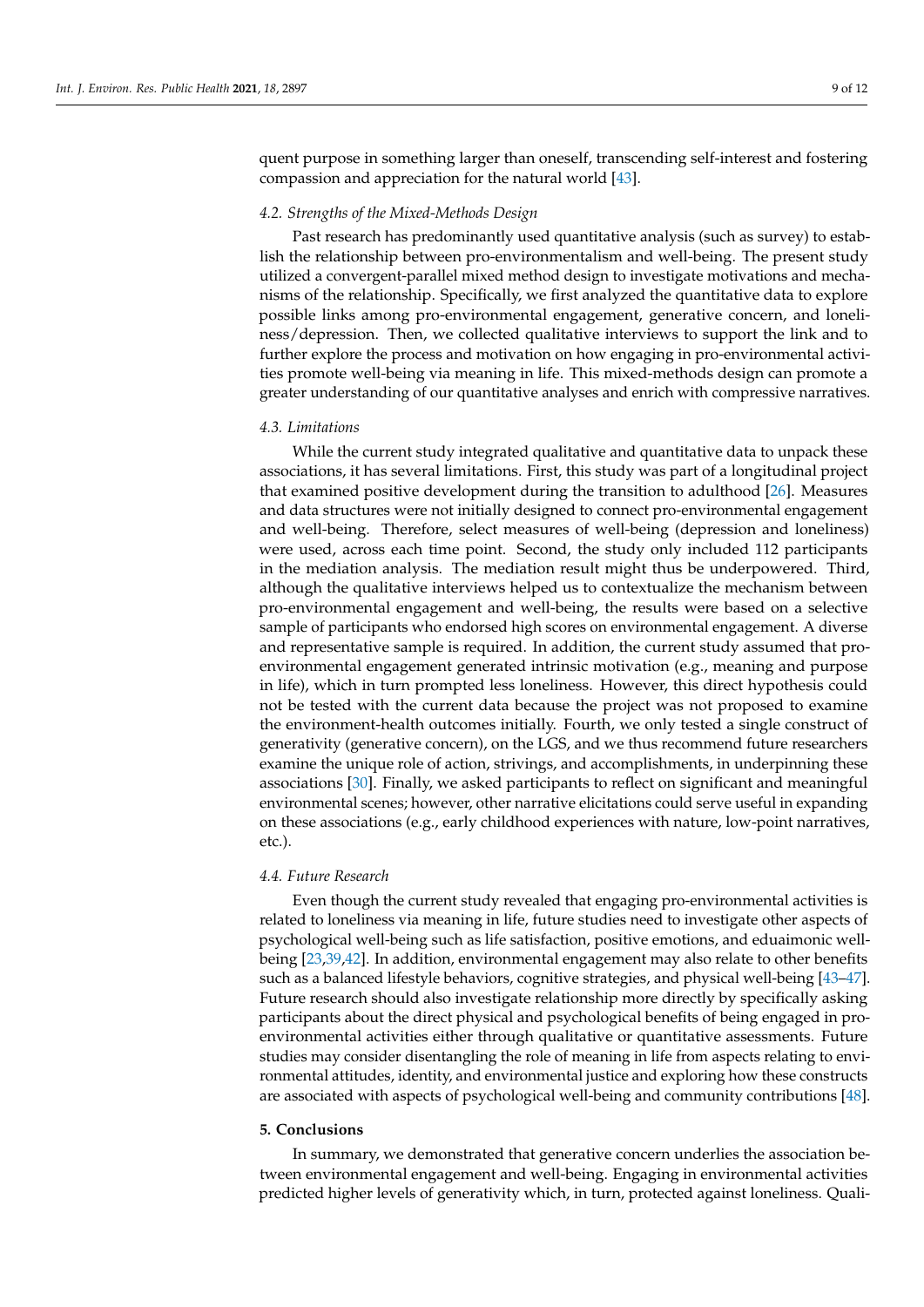tative analysis revealed environmental actions led to passages that speak directly to the importance of meaning in life such as intergenerational connection, i.e., imparting lessons to children about nature, a deep respect and appreciation for the natural world that extends beyond the self, and an intrinsic drive to continue to learn more about the environment. Environmental involvement is thus one avenue for the expression of meaning in life in adulthood.

**Author Contributions:** Conceptualization, F.J. and K.S.; methodology, F.J., K.S., K.M. and M.W.P.; validation, F.J. and K.S.; formal analysis, F.J. and K.S.; investigation, F.J. and K.S.; resources, K.M. and M.W.P.; data curation, M.W.P.; writing—original draft preparation, F.J.; writing—review and editing, F.J., K.S., K.M. and M.W.P. All authors have read and agreed to the published version of the manuscript.

**Funding:** This research received no external funding.

**Institutional Review Board Statement:** The study was conducted according to the guidelines of the Declaration of Helsinki, and approved by the Research Ethics Board of Wilfrid Laurier University (protocol code REB# 2499).

**Informed Consent Statement:** Informed consent was obtained from all subjects involved in the study.

**Data Availability Statement:** The data presented in this study are available on request from the corresponding author. The data are not publicly available due to privacy.

**Acknowledgments:** We would like to thank Susan Alisat at Wilfrid Laurier University for transcription and managing the data collection and coding. We would also like to thank the two graduate students, Alyssa DeRonda and Vincent Medina, at Seton Hall University to assist the early coding procedure.

**Conflicts of Interest:** The authors declare no conflict of interest.

# **References**

- <span id="page-9-0"></span>1. Brown, K.W.; Kasser, T. Are psychological and ecological well-being compatible? The role of values, mindfulness, and lifestyle. *Soc. Indic. Res.* **2005**, *74*, 349–368. [\[CrossRef\]](http://doi.org/10.1007/s11205-004-8207-8)
- 2. Mayer, F.S.; Frantz, C.M. The connectedness to nature scale: A measure of individuals' feeling in community with nature. *J. Environ. Psychol.* **2004**, *24*, 503–515. [\[CrossRef\]](http://doi.org/10.1016/j.jenvp.2004.10.001)
- <span id="page-9-8"></span>3. Nisbet, E.K.; Zelenski, J.M.; Murphy, S.A. Happiness is in our nature: Exploring nature relatedness as a contributor to subjective well-being. *J. Happiness Stud.* **2011**, *12*, 303–322. [\[CrossRef\]](http://doi.org/10.1007/s10902-010-9197-7)
- 4. Venhoeven, L.; Steg, L.; Bolderdijk, J.W. Can engagement in environmentally-friendly behavior increase well-being? In *Handbook of Environmental Psychology and Quality of Life Research*; Ghozlane, F.B., Pol, G., Navarro, O., Eds.; Springer International Publishing: Cham, Switzerland, 2017; pp. 229–237.
- <span id="page-9-9"></span>5. Venhoeven, L.A.; Bolderdijk, J.W.; Steg, L. Explaining the Paradox: How Pro-Environmental Behaviour can both Thwart and Foster Well-Being. *Sustainability* **2013**, *5*, 1372–1386.
- <span id="page-9-1"></span>6. Zhao, H.; Zhang, H.; Xu, Y.; Lu, J.; He, W. Relation between awe and environmentalism: The role of social dominance orientation. *Front. Psychol.* **2018**, *9*, 2367. [\[CrossRef\]](http://doi.org/10.3389/fpsyg.2018.02367)
- <span id="page-9-2"></span>7. McAdams, D.P.; de St Aubin, E.D. A theory of generativity and its assessment through self-report, behavioral acts, and narrative themes in autobiography. *J. Personal. Soc. Psychol.* **1992**, *62*, 1003–1015. [\[CrossRef\]](http://doi.org/10.1037/0022-3514.62.6.1003)
- <span id="page-9-3"></span>8. Flanagan, C.; Gallay, E.; Pykett, A.; Smallwood, M. The Environmental commons in urban communities: The potential of place-based education. *Front. Psychol.* **2019**, *10*, 226. [\[CrossRef\]](http://doi.org/10.3389/fpsyg.2019.00226)
- <span id="page-9-4"></span>9. Steg, L. Promoting household energy conservation. *Energy Policy* **2008**, *36*, 4449–4453. [\[CrossRef\]](http://doi.org/10.1016/j.enpol.2008.09.027)
- <span id="page-9-5"></span>10. Marshall, N.A.; Thiault, L.; Beeden, A.; Beeden, R.; Benham, C.; Curnock, M.I.; Diedrich, A.; Gurney, G.G.; Jones, L.; Marshall, P.A.; et al. Our environmental value orientations influence how we respond to climate change. *Front. Psychol.* **2019**, *10*, 938. [\[CrossRef\]](http://doi.org/10.3389/fpsyg.2019.00938)
- <span id="page-9-6"></span>11. Krettenauer, T.; Wang, W.; Jia, F.; Yao, Y. Connectedness with nature and the decline of pro-environmental behavior in adolescence: A comparison of Canada and China. *J. Environ. Psychol.* **2019**, *71*, 101348. [\[CrossRef\]](http://doi.org/10.1016/j.jenvp.2019.101348)
- <span id="page-9-7"></span>12. Jia, F.; Soucie, K.; Alisat, S.; Curtin, D.; Pratt, M. Are environmental issues moral issues? Moral identity in relation to protecting the natural world. *J. Environ. Psychol.* **2017**, *52*, 104–113. [\[CrossRef\]](http://doi.org/10.1016/j.jenvp.2017.06.004)
- <span id="page-9-10"></span>13. Taufik, D.; Bolderdijk, J.W.; Steg, L. Acting green elicits a literal warm glow. *Nat. Clim. Chang.* **2015**, *5*, 37–40. [\[CrossRef\]](http://doi.org/10.1038/nclimate2449)
- <span id="page-9-11"></span>14. Hartmann, P.; Eisend, M.; Apaolaza, V.; D'Souza, C. Warm glow vs. altruistic values: How important is intrinsic emotional reward in proenvironmental behavior? *J. Environ. Psychol.* **2017**, *52*, 43–55. [\[CrossRef\]](http://doi.org/10.1016/j.jenvp.2017.05.006)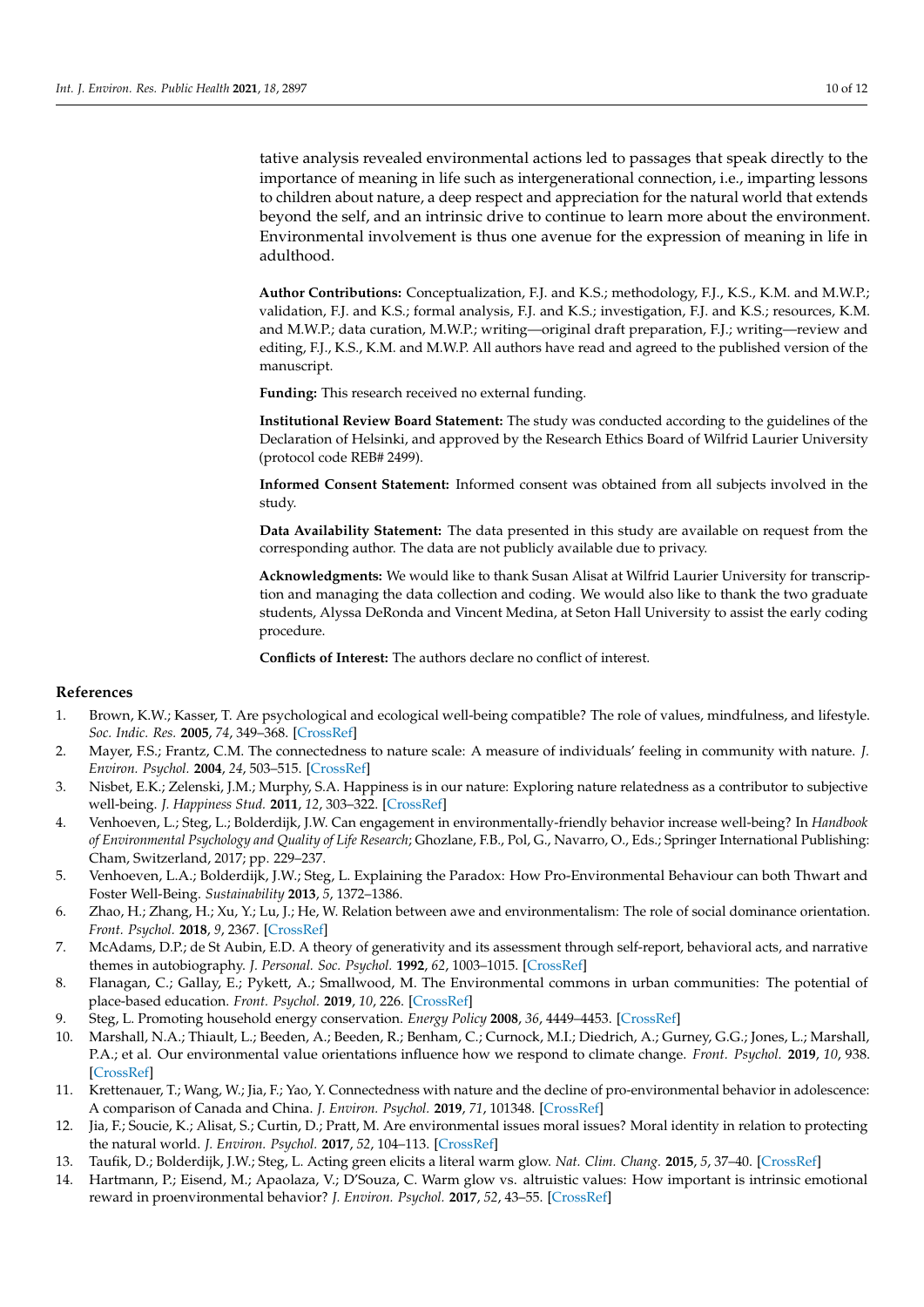- <span id="page-10-0"></span>15. Xiao, J.J.; Li, H. Sustainable consumption and life satisfaction. *Soc. Indic. Res.* **2011**, *104*, 323–329. [\[CrossRef\]](http://doi.org/10.1007/s11205-010-9746-9)
- <span id="page-10-1"></span>16. Erikson, E.H. *Youth: Change and Challenge*; Norton: New York, NY, USA, 1963.
- <span id="page-10-2"></span>17. Milfont, T.L.; Harré, N.; Sibley, C.G.; Duckitt, J. The Climate-Change Dilemma: Examining the Association Between Parental Status and Political Party Support. *J. Appl. Soc. Psychol.* **2012**, *42*, 2386–2410. [\[CrossRef\]](http://doi.org/10.1111/j.1559-1816.2012.00946.x)
- <span id="page-10-3"></span>18. Milfont, T.L.; Sibley, C.G. Exploring the concept of environmental generativity. *Int. J. Hisp. Psychol.* **2011**, *4*, 21–30.
- <span id="page-10-4"></span>19. Curtin, D.; Jia, F. Cooperation and Competition Impact Environmental Action: An Experimental Study in Social Dilemmas. *Sustainability* **2020**, *12*, 1249. [\[CrossRef\]](http://doi.org/10.3390/su12031249)
- <span id="page-10-5"></span>20. Zaval, L.; Markowitz, E.M.; Weber, E.U. How will I be remembered? Conserving the environment for the sake of one's legacy. *Psychol. Sci.* **2015**, *26*, 231–236. [\[CrossRef\]](http://doi.org/10.1177/0956797614561266)
- <span id="page-10-6"></span>21. Aubin, E.D.S. Generativity and the meaning of life. In *The Experience of Meaning in Life: Classical Perspective, Emerging Themes and Controversies*; Hicks, J.A., Routledge, C., Eds.; Springer: Dordrecht, The Netherlands, 2013; pp. 241–255.
- <span id="page-10-7"></span>22. Ackerman, S.; Zuroff, D.C.; Moskowitz, D.S. Generativity in midlife and young adults: Links to agency, communion, and subjective well-being. *Int. J. Aging Hum. Dev.* **2000**, *50*, 17–41. [\[CrossRef\]](http://doi.org/10.2190/2F9F51-LR6T-JHRJ-2QW6)
- <span id="page-10-8"></span>23. Rothrauff, T.; Cooney, T.M. The role of generativity in psychological well-being: Does it differ for childless adults and parents? *J. Adult Dev.* **2008**, *15*, 148–159. [\[CrossRef\]](http://doi.org/10.1007/s10804-008-9046-7)
- <span id="page-10-9"></span>24. Lawford, H.L.; Ramey, H.L. "Now I know I can make a difference": Generativity and activity engagement as predictors of meaning making in adolescents and emerging adults. *Dev. Psychol.* **2015**, *51*, 1395–1406. [\[CrossRef\]](http://doi.org/10.1037/dev0000034) [\[PubMed\]](http://www.ncbi.nlm.nih.gov/pubmed/26214225)
- <span id="page-10-10"></span>25. Creswell, J.W.; Plano Clark, V.L. *Designing and Conducting Mixed Methods Research*; Sage: Thousand Oaks, CA, USA, 2018.
- <span id="page-10-11"></span>26. Pratt, M.W.; Matsuba, M.K. *The Life Story, Domains of Identity, and Personality Development in Emerging Adulthood: Integrating Narrative and Traditional Approaches*; Oxford University Press: Oxford, UK, 2018.
- <span id="page-10-12"></span>27. Matsuba, M.K.; Pratt, M.W.; Norris, J.E.; Mohle, E.; Alisat, S.; McAdams, D.P. Environmentalism as a context for expressing identity and generativity: Patterns among activists and uninvolved youth and midlife adults. *J. Personal.* **2012**, *80*, 1091–1115. [\[CrossRef\]](http://doi.org/10.1111/j.1467-6494.2012.00765.x)
- <span id="page-10-13"></span>28. Russell, D.; Peplau, L.A.; Cutrona, C.E. The revised UCLA Loneliness Scale: Concurrent and discriminant validity evidence. *J. Personal. Soc. Psychol.* **1980**, *39*, 472–480. [\[CrossRef\]](http://doi.org/10.1037/0022-3514.39.3.472)
- <span id="page-10-14"></span>29. Radloff, L.S. The CES-D scale: A self-report depression scale for research in the general population. *Appl. Psychol. Meas.* **1977**, *1*, 385–401. [\[CrossRef\]](http://doi.org/10.1177/014662167700100306)
- <span id="page-10-15"></span>30. McAdams, D.P. The psychology of life stories. *Rev. Gen. Psychol.* **2001**, *5*, 100–122. [\[CrossRef\]](http://doi.org/10.1037/1089-2680.5.2.100)
- <span id="page-10-16"></span>31. Hayes, A.F. *Introduction to Mediation, Moderation, and Conditional Process Analysis: A Regression-Based Approach*; Guilford Press: New York, NY, USA, 2017.
- <span id="page-10-17"></span>32. Jia, F.; Alisat, S.; Soucie, K.; Pratt, M. Generative concern and environmentalism: A mixed methods longitudinal study of emerging and young adults. *Emerg. Adulthood* **2015**, *3*, 306–319. [\[CrossRef\]](http://doi.org/10.1177/2167696815578338)
- <span id="page-10-18"></span>33. Braun, V.; Clarke, V. Reflecting on reflexive thematic analysis. *Qual. Res. Sport Exerc. Health* **2019**, *11*, 589–597. [\[CrossRef\]](http://doi.org/10.1080/2159676X.2019.1628806)
- <span id="page-10-19"></span>34. Burr, V. *An Introduction to Social Constructionism*; Routledge: London, UK, 1995.
- <span id="page-10-20"></span>35. Warburton, J.; Gooch, M. Stewardship volunteering by older Australians: The generative response. *Local Environ.* **2007**, *12*, 43–55. [\[CrossRef\]](http://doi.org/10.1080/13549830601098230)
- <span id="page-10-21"></span>36. Jia, F.; Soucie, K.; Alisat, S.; Pratt, M. Sowing seeds for future generations: Development of generative concern and its relation to environmental narrative identity. *Int. J. Behav. Dev.* **2016**, *40*, 466–470. [\[CrossRef\]](http://doi.org/10.1177/0165025415611260)
- <span id="page-10-22"></span>37. Keyes, C.L.M.; Ryff, C.D. Generativity in adult lives: Social structural contours and quality of life consequences. In *Generativity and Adult Development: How and Why We Care for The Next Generation*; McAdams, D.P., de St. Aubin, E., Eds.; American Psychological Association: Washington, DC, USA, 1998; pp. 227–263. [\[CrossRef\]](http://doi.org/10.1037/10288-007)
- 38. Huta, V.; Zuroff, D.C. Examining mediators of the link between generativity and well-being. *J. Adult Dev.* **2007**, *14*, 47–52. [\[CrossRef\]](http://doi.org/10.1007/s10804-007-9030-7)
- <span id="page-10-23"></span>39. Serrat, R.; Villar, F.; Pratt, M.W.; Stukas, A.A. On the quality of adjustment to retirement: The longitudinal role of personality traits and generativity. *J. Personal.* **2018**, *86*, 435–449. [\[CrossRef\]](http://doi.org/10.1111/jopy.12326)
- <span id="page-10-24"></span>40. Newton, N.J.; Jones, B.K. Passing on: Personal attributes associated with midlife expressions of intended legacies. *Dev. Psychol.* **2016**, *52*, 341–353. [\[CrossRef\]](http://doi.org/10.1037/a0039905)
- <span id="page-10-25"></span>41. Wilson, E.O. *Biophilia*; Harvard University Press: Cambridge, MA, USA, 1984.
- <span id="page-10-26"></span>42. Ryan, R.M.; Deci, E.L. On happiness and human potentials: A review of research on hedonic and eudaimonic well-being. *Annu. Rev. Psychol.* **2011**, *52*, 141–166. [\[CrossRef\]](http://doi.org/10.1146/annurev.psych.52.1.141)
- <span id="page-10-27"></span>43. Howell, A.J.; Dopko, R.L.; Passmore, H.A.; Buro, K. Nature connectedness: Associations with well-being and mindfulness. *Personal. Individ. Differ.* **2011**, *51*, 166–171. [\[CrossRef\]](http://doi.org/10.1016/j.paid.2011.03.037)
- Beute, F.; De Kort, Y.A.W. Natural resistance: Exposure to nature and self-regulation, mood, and physiology after ego-depletion. *J. Environ. Psychol.* **2014**, *40*, 167–178. [\[CrossRef\]](http://doi.org/10.1016/j.jenvp.2014.06.004)
- 45. Marselle, M.R.; Irvine, K.N.; Warber, S.L. Walking for well-being: Are group walks in certain types of natural environments better for well-being than group walks in urban environments? *Int. J. Environ. Res. Public Health* **2013**, *10*, 5603–5628. [\[CrossRef\]](http://doi.org/10.3390/ijerph10115603) [\[PubMed\]](http://www.ncbi.nlm.nih.gov/pubmed/24173142)
- 46. White, M.P.; Pahl, S.; Ashbullby, K.; Herbert, S.; Depledge, M.H. Feelings of restoration from recent nature visits. *J. Environ. Psychol.* **2013**, *35*, 40–51. [\[CrossRef\]](http://doi.org/10.1016/j.jenvp.2013.04.002)